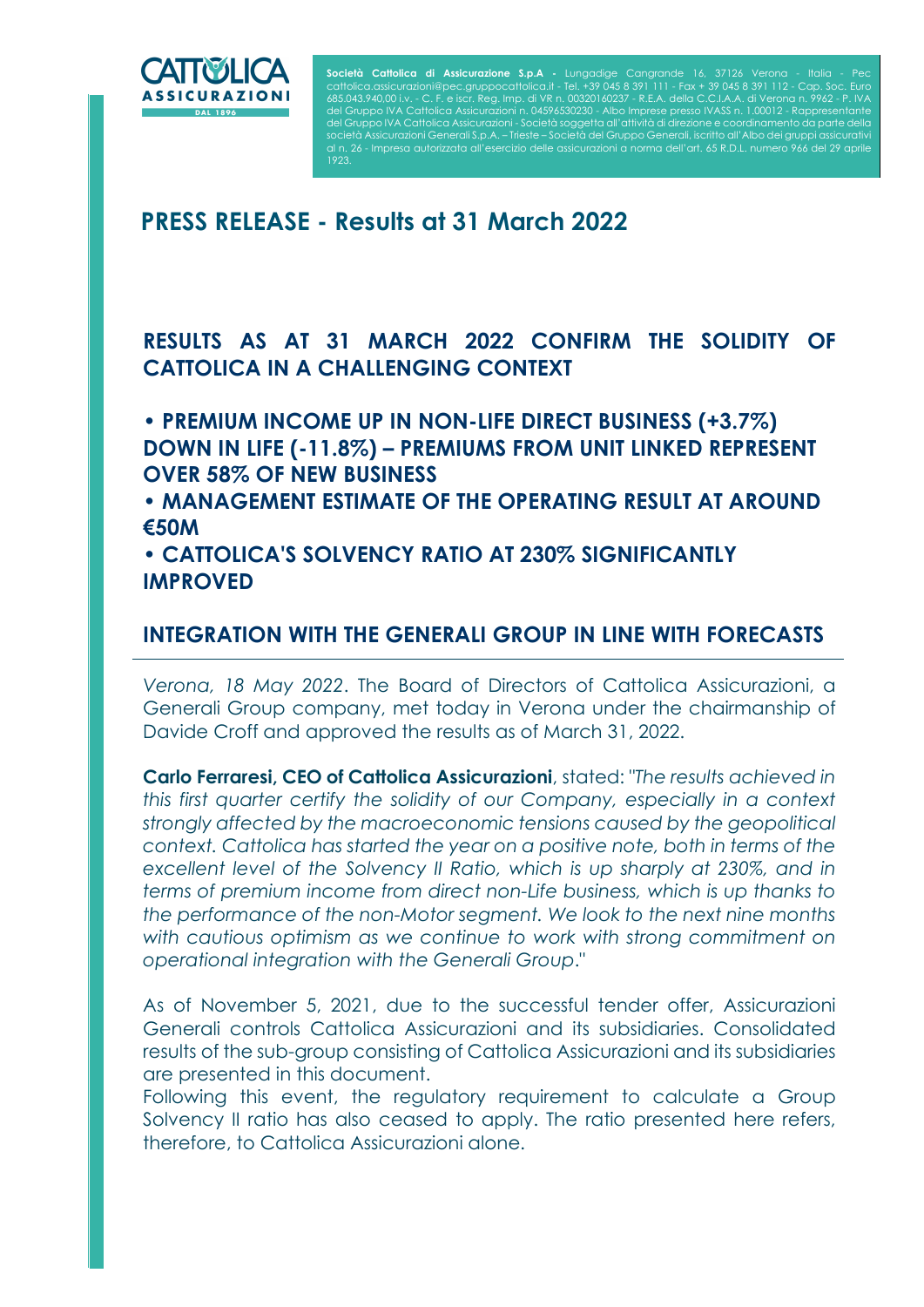

Total premium income from direct and indirect Non-Life and Life business<sup>1</sup> decreased 5.8% to €1,199m. In the Life business there is a decrease of 11.8% despite a growth in Unit Linked (+20.1%). Premium income in the direct Non-Life business is up 3.7% thanks to a very good performance in the non-Motor business.

The management estimate of the **Operating result<sup>2</sup>** stands at about  $\epsilon$ 50m. It should be noted that the Operating result as of 1Q2021 was €101m, partly supported by one-off effects in the Life business.

In the non-Life segment, in 1Q2022 there was a worsening of the Motor underwriting balance as a result of the decline in the average premium, seen mostly during the two-year period 2020-2021, and the expected recovery in claims frequency; this largely expected trend is partly offset by a positive performance of the Non-Motor business whose claims ratio improved further. In the Life segment, the financial margin in the quarter is much lower than in 1Q2021, which had been characterized by higher realizations of capital gains; the other items are in line with last year. Overall, the bulk of the estimated 1Q2022 Operating result appears to be generated by the contribution of the non-Life Business.

# Non-Life Business

Direct premiums grow by 3.7% to  $6514$ m. The Non-Motor segment contributes with €262m to the result, whose premium income is up from last year (+7.9%). Premiums in the **Motor segment** amounted to  $\epsilon$ 252mln, down compared to 1Q2021 (-0.4%): this change was affected by the drop in the average premium due to the competitive pressure in the market and by the modest decline in Motor TPL policies (about 23,000 units during 1Q2022). The incidence of non-Motor lines on non-Life business, came to 51% in adherence with the Company's strategic lines.

The **Motor TPL frequency** at 4.2% appears to remain at very good levels while discounting the end of severe lockdown periods.

The **average Motor TPL premium**, although down from  $1Q2021$  (-2.4%), shows signs of stabilization, being almost constant compared to the end of 2021(- 0.3%).

## Life Business

In the Life segment, direct business premium income shows a decline with premiums amounting to €685m (-11.8%). The production mix improves further with an increase in unit-linked products (+20.1%) accounting for more than 58% of new business.

Cattolica Assicurazioni's **Solvency II ratio** as of March 31, 2022 is 230%. The ratio is up sharply from FY2021 (203%) thanks mainly to the growth in interest rates.

<sup>1</sup> This figure includes the insurance premiums and investment contracts of the Life classes as defined in IFRS 4.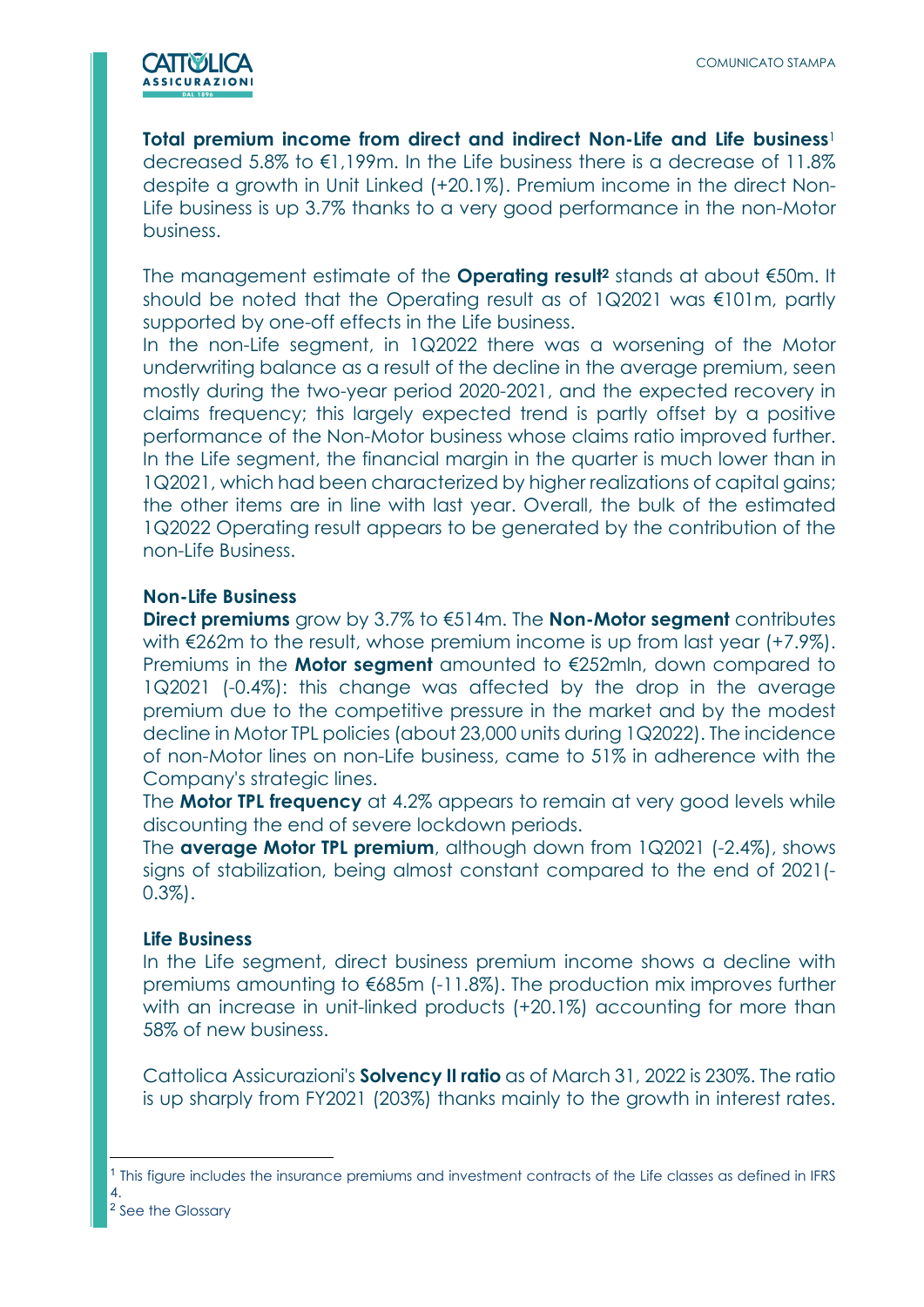

The ratio is calculated according to the Standard Formula using the Undertaking Specific Parameters (USP) authorized by the Supervisory Body. Following Assicurazioni Generali's acquisition of control of the Company, Cattolica Assicurazioni no longer calculates a Group Solvency II Ratio.

# Integration into the Generali Group

The Integration Program of Cattolica and its subsidiaries into the Generali Group perimeter was launched last November with the aim of implementing synergies between the respective business areas and fostering rapid operational integration, while allowing the focus to remain on business continuity. Broken down into 20 work sites, the Program is progressing by meeting the planned milestones and chrono-program.

### Business outlook

In FY2022, the companies of the Cattolica Assicurazioni sub-group are engaged in operational integration with the companies of the parent company Assicurazioni Generali.

The integration will lead to the emergence of the first synergies, as well as of the one-off costs for its implementation.

In terms of business, and net of the above effects, it is expected that the evolution of the economic scenario, also as a result of the slowdown in the Covid-19 emergency, will lead to an increase in claims frequency, particularly in the Motor segment. Associated with the existing market competitiveness on Motor rates, this phenomenon is expected to lead to a decline in the operating result of the non-Life segment. This decrease is expected to be partly offset by the improvement in the Life operating result, due to the growth in volumes and the better business mix achieved in recent years, and the disappearance of some negative items recorded in 2021. The life result could also be affected by the strong growth in interest rates that materialized during the first months of 2022.

# \*\*\*\*\*\*

The manager in charge of preparing corporate accounting documents, Atanasio Pantarrotas, declares pursuant to paragraph 2 Article 154bis of the Consolidated Law on Finance that the accounting information contained in this press release corresponds to the documentary results, books and accounting records.

# SOCIETÁ CATTOLICA DI ASSICURAZIONE

Cattolica Assicurazioni, a company of the Generali Group, is one of the major players in the Italian insurance market, listed on the Milan Stock Exchange since 2000. With approximately 3.5 million customers who rely on insurance solutions and distributed products, Cattolica and its subsidiaries count on 1,326 agencies spread throughout the country, both in large and small towns, and on a network of 1,826 agents. Cattolica favors the insurance protection of individuals, families and production companies, with particular attention to the territory and the social and economic contexts in which they operate.